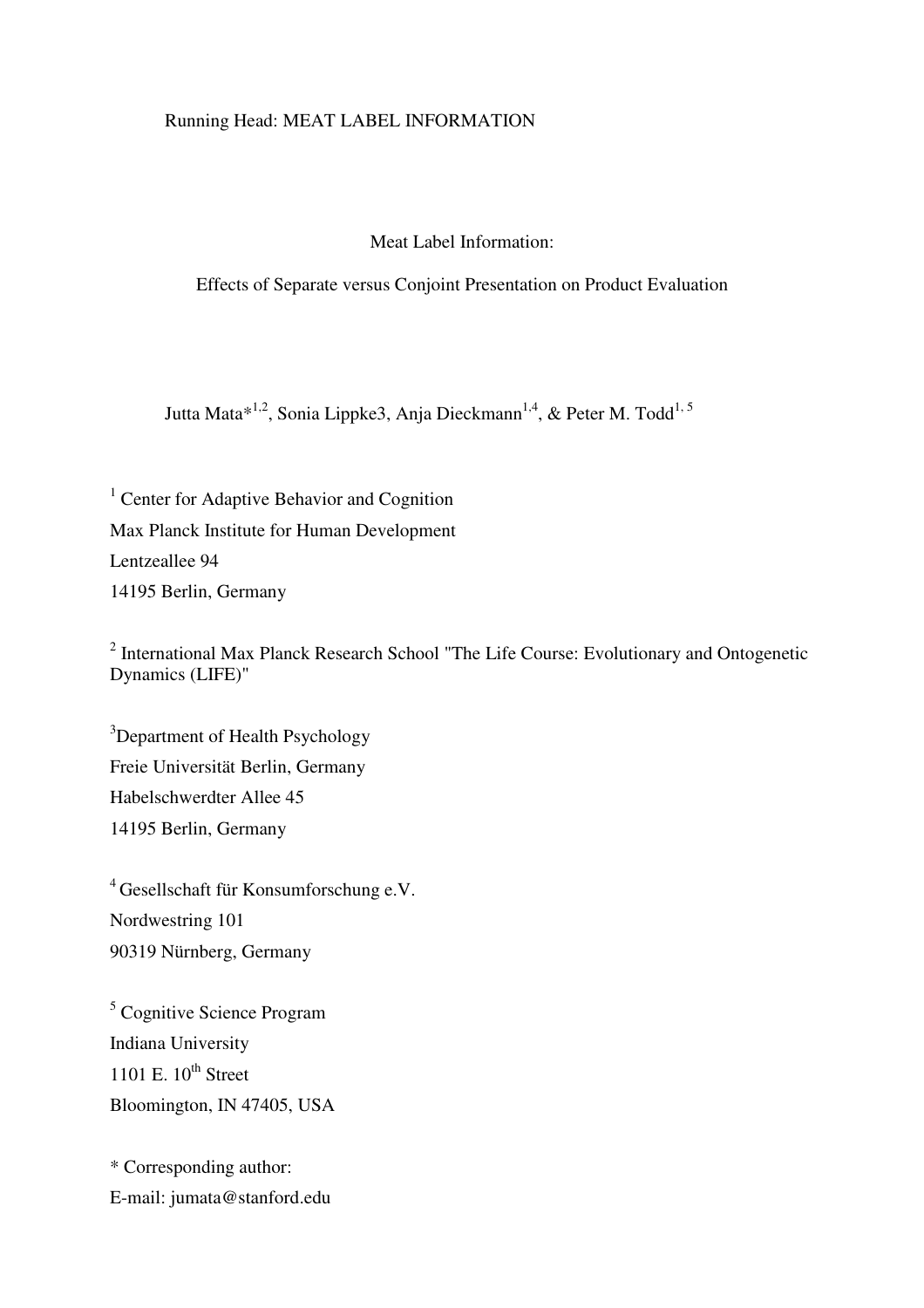### Abstract

Consumers want more information about the food they consider buying. One way to provide such information is via food labeling—but not all label information can be used effectively. We tested how information on actual meat labels from a supermarket environment analysis was evaluated against a realistic new label when labels were seen separately versus in a conjoint (simultaneous) presentation. Seventy participants (*M*=24 years, 49% women) evaluated how much money they would pay for identical meat products with different label information. Conjoint assessment of labels led to opposite product rankings compared to separate evaluations in some conditions ('preference reversal effect'). We discuss the importance of food labels that provide transparent, evaluable information for supporting informed and responsible meat product decisions.

Keywords: food label, meat label, preference reversal, food decisions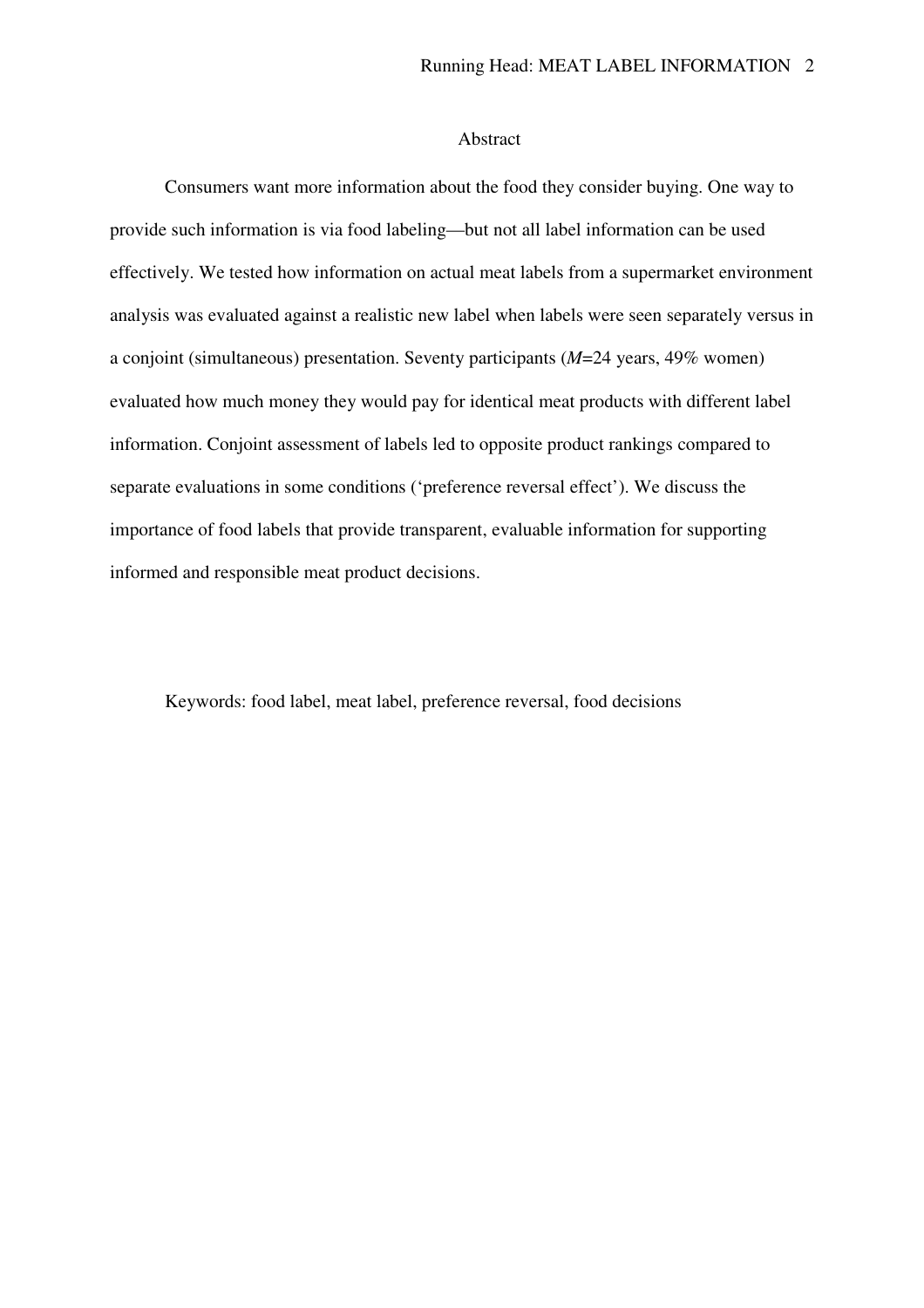### Introduction

Meat consumers are worried by food scandals such as meat and bone meal in feed, antibiotics given to cows so they can live on corn instead of grass (Pollan, 2006), and pigs kept in small barns, leading to an easier spread of disease and consequent higher amounts of medication (Berke & Grosse Beilage, 2003). The problems are numerous and make frequent news headlines. Consumers are alarmed (e.g., Köhler & Wildner, 1998)—after all, toxins, growth promoters, and physical treatment of farm animals can eventually affect the health and well-being of people (e.g. Walker, Rhubart-Berg, McKenzie, Kelling, & Lawrence, 2005).

Many consumers associate animal-friendly husbandry and feed that is free of additives with positive health (Harper & Makatouni, 2002) and thus want to know where their meat comes from, what the animals were fed, and under what conditions the animals were raised (e.g., Bjørner, Hansen, & Russell, 2004; Imkamp, 2000). Information is an indispensable prerequisite of an individual's behavior. It is the base of knowledge and personal risk perception, which in turn can lead to behavior change (e.g., Schwarzer, 1992), and it affects food choice in the supermarket (Anderson et al., 1997; Levy, Mathews, Stephenson, Tenney, & Schucker, 1985). However, meat in supermarkets, if packaged at all, is usually sparsely labeled (Bredahl, 2003), displaying no more information than price, weight, and best-usedbefore date.

Our goal was to study ways to make the conditions under which animals were raised transparent to consumers and to look at how this information affects consumers' evaluation of a meat product and their purchasing intention. In particular, we investigated whether consumers are affected by having access to relevant comparison standards when judging a meat product (such as having other competing products nearby to compare with)—so-called *conjoint* versus *separate evaluation* of product information.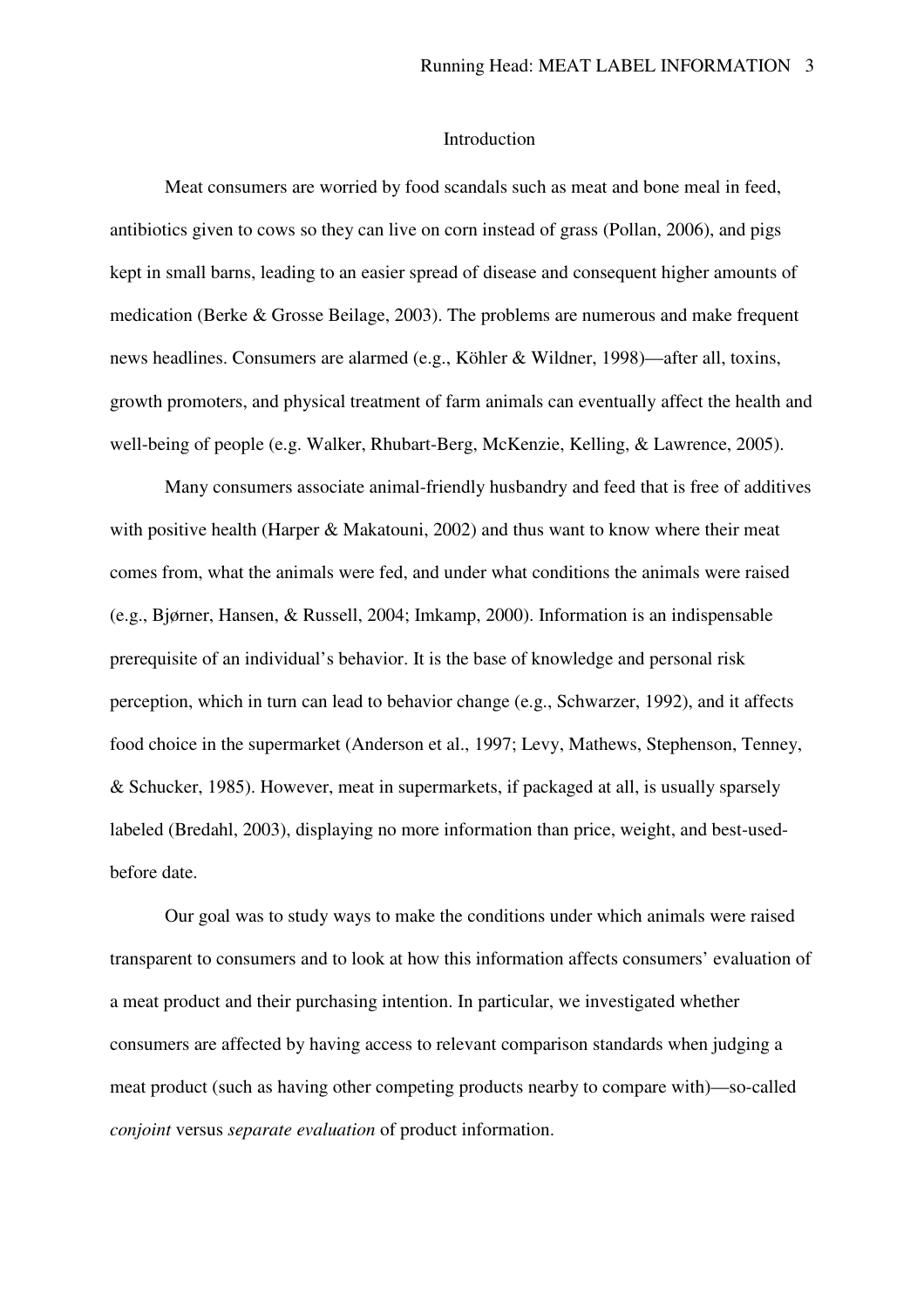Becoming aware that food consumption and health are related is the first step toward conscious eating and shopping behavior. Many consumers pay attention to information about sugar or fat content (Higginson, Rayner, Draper, & Kirk, 2002) as provided by nutrition labels, but information about such issues as how animals are fed and kept and their effects on health is typically scarce. A recent topic linking animal feed and health that was extensively covered by the media is bovine spongiform encephalopathy (BSE, also known as "mad cow disease"). It is assumed that cows get infected with BSE via meat and bone meal in their feed (e.g., Taylor, Woodgate, & Atkinson, 1995). The human health risk of consuming BSEtainted meat (i.e., developing a form of Creutzfeldt–Jakob disease) has been widely reported (Nestle, 2003). However, this scandal has not led to clearer descriptions of feed ingredients on meat packages. Similarly, consumers are developing an increasing awareness of the possible effects of antibiotics in animal feed on their health (e.g., Harper & Makatouni, 2002). Regular antibiotic administration to animals increases the chance that bacteria will develop resistance to the drugs, thus decreasing their effectiveness in treating human illnesses (Walker et al., 2005).

#### *Information environment and the preference reversal effect*

To make an informed purchasing decision based on a food label, the information on the label has to be evaluable, that is, interpretable, by the consumer. There is extensive evidence from both basic and applied social psychological research that the same information presented in different modes or formats can result in dissimilar evaluations of a product (for reviews, see e.g., Bettman, 1979; Johnson & Busemeyer, 2005, Tanner, 2008). Two widely studied presentation modes are separate and conjoint presentation. *Separate presentation* means a product or a product attribute is evaluated by itself, whereas in *conjoint presentation* mode, it is assessed at the same time as another product or attribute, providing a comparison standard. Evaluating a product in these two different modes can result in a so-called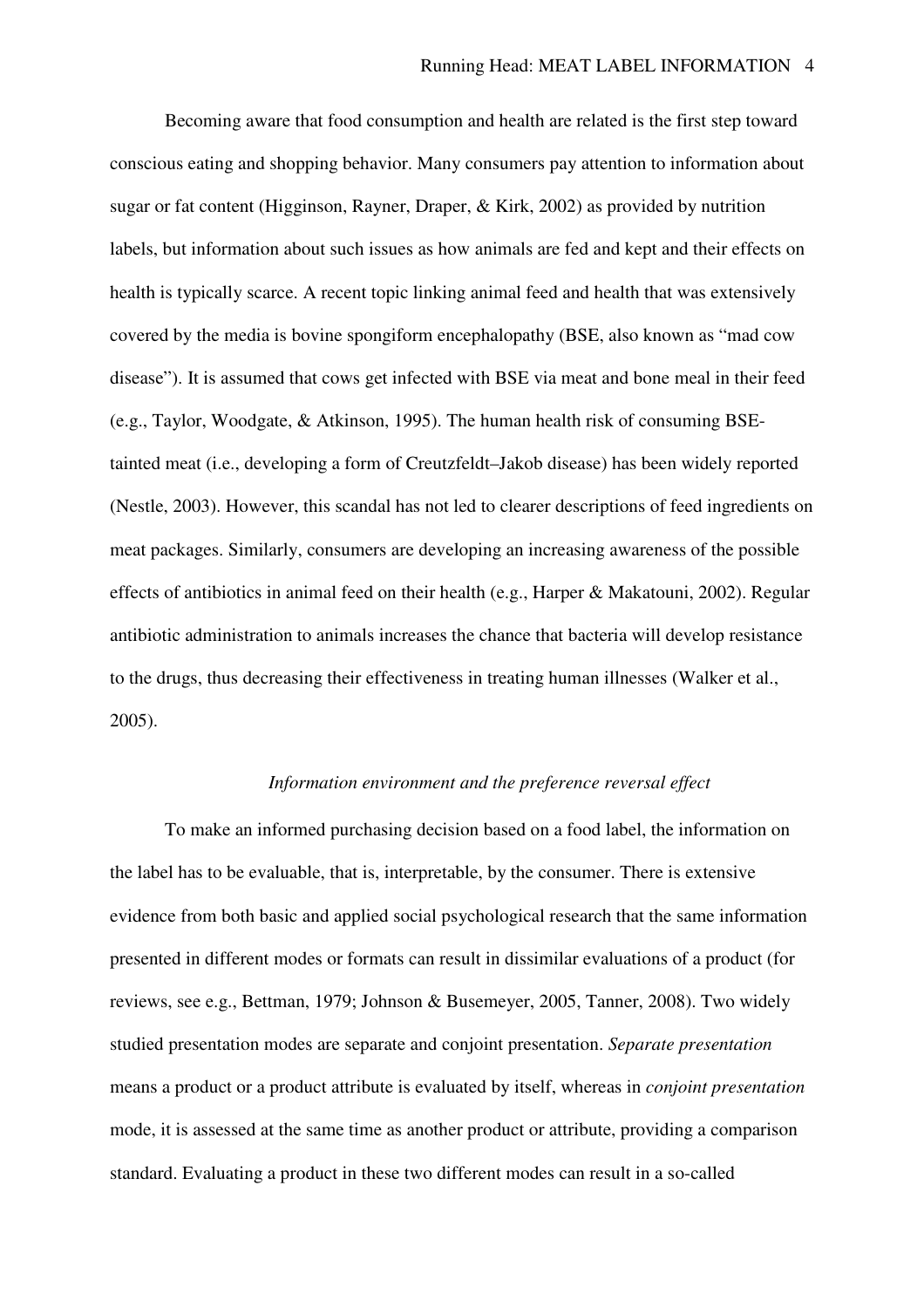*preference reversal effect* (Hsee, 1996): Product A is preferred over B if both products are evaluated separately, while seeing both products conjointly leads to the reverse, a preference for Product B over A.

This effect usually occurs when one of the product attributes is difficult to judge by itself, and another attribute can be easily evaluated alone. For example, Hsee (1996) showed his participants two dictionaries: One had a damaged cover (easy to evaluate by itself) and 20,000 entries (difficult to evaluate without comparison). The other one had an intact cover but only 10,000 entries. In separate presentation, participants were willing to pay more for the intact cover dictionary. However, in conjoint mode, where number of entries could be directly compared, the dictionary with more entries was judged to be more valuable. Can a similar effect be found for food labels?

### *Hypothesis*

We propose that how label information is evaluated depends on the presentation mode. If the same food label is shown in different information contexts, that is, in separate or conjoint mode, a preference reversal effect occurs. We wanted to test whether people can use information about a particular choice-relevant feature (here, barn size) on its own or only when assessed in the context of a comparison standard, which could for example be found on labels on other similar products.

#### Method

*Participants and Procedure*. Participants were 70 individuals recruited through the subject pool at the Max Planck Institute for Human Development. They were on average 24 years old (range: 18–34 years), 49% were women. None of the participants were vegetarian; they bought on average two cutlets per month in a supermarket. Participants were randomly assigned to one of seven conditions. All questions and stimuli were presented in a brief questionnaire. At the end participants received  $\epsilon$ 0.50 for their participation.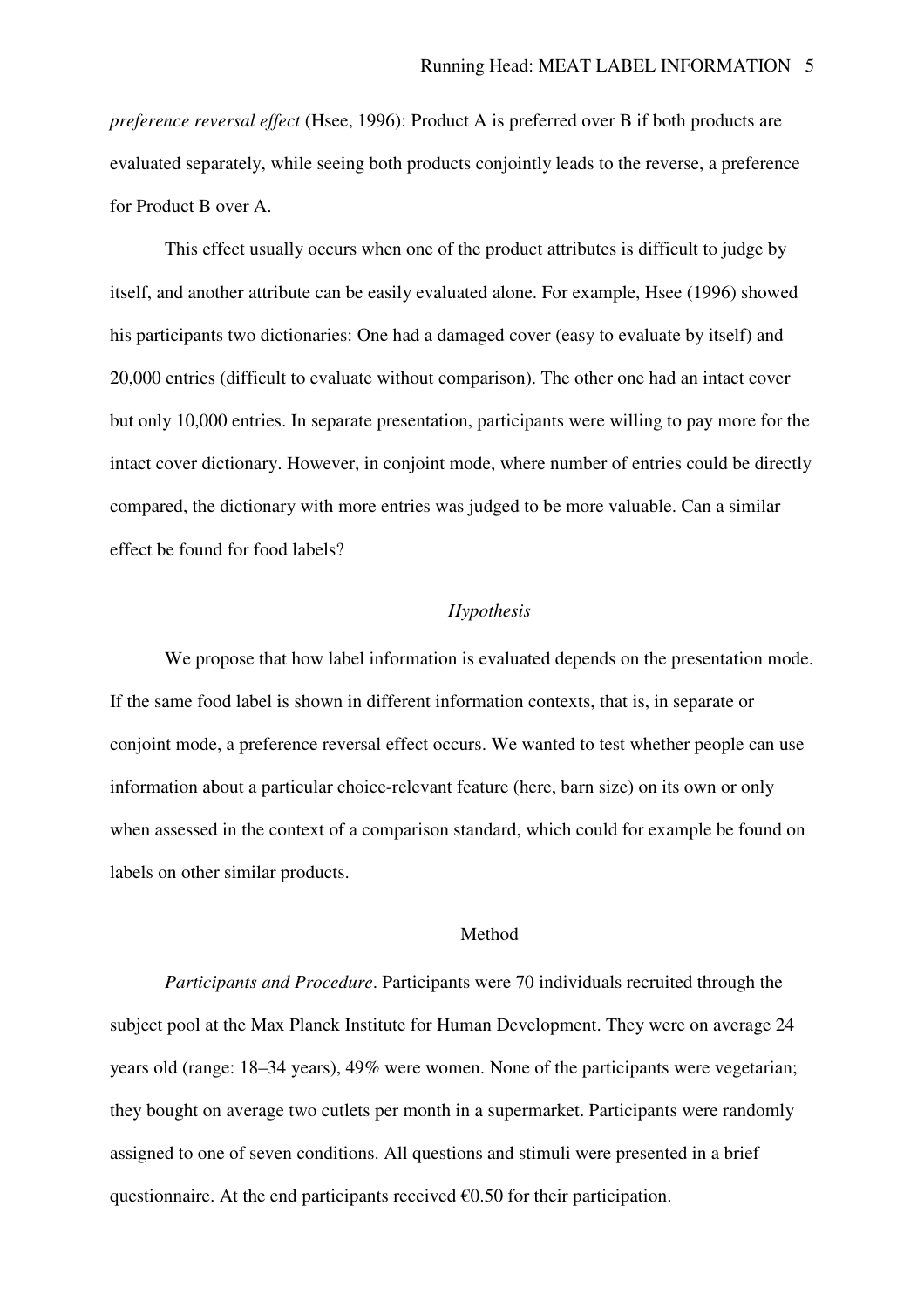*Experimental Design.* This study was a between-subjects design with seven conditions. Conditions varied in two aspects: content of the meat label, and presentation mode (separate vs. conjoint evaluation). There were four different labels: The target label  $(1.3m^2)$ barn area per pig, no additional attributes) and three other labels (all  $0.65 \text{ m}^2$  barn area per pig and one of three additional attributes). All labels were evaluated in separate presentation mode, resulting in four conditions. Additionally, in conjoint presentation mode, the target label was compared to each of the other three labels, resulting in another three conditions. Barn area was used as a non-evaluable cue (difficult to interpret without comparison standard), while the additional attributes presented on the other three labels were chosen to be individually evaluable: "from the region," "with freshness guarantee," and "tender and lean." To make the task as ecologically valid as possible, these additional attributes had been selected from an environment analysis in five different supermarkets. We analyzed all pork cutlet products in these stores for what additional attributes (beyond price and weight) were described on the package. From these collected attributes we selected the three mentioned above because they added further positive value to the cutlet without interfering with the independent variable barn area (as "controlled upbringing" would have done) or with the dependent variable, willingness to pay (as "on sale" would have).

Each screen, with cutlets displayed in separate or conjoint presentation mode, was evaluated by 10 participants (see Figure 1 for examples of the screens presented for separate evaluation). Each participant saw only one of the conditions and was asked how much he or she would pay for the cutlet(s) presented. Participants were additionally asked for their age, gender, and how often they bought pork cutlets per month. The data of two participants in the separate and one in the conjoint evaluation condition were excluded because they answered they wanted to pay  $\epsilon 0.00$  for the cutlet or both cutlets, respectively.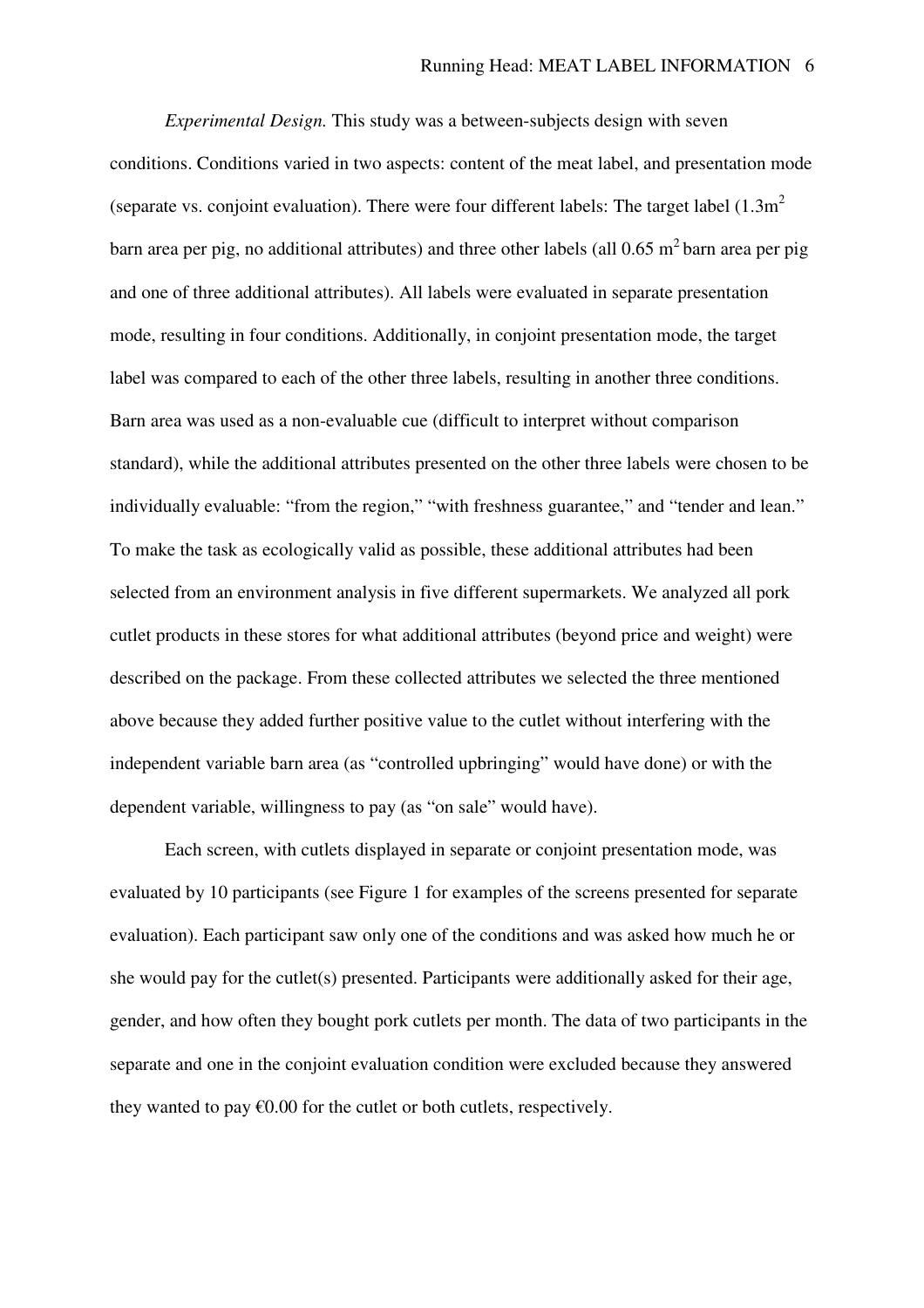#### Results

To calculate whether the evaluation of the two options was significantly different in the conjoint versus the separate presentation mode, and if a preference reversal effect had occurred, we used the formula suggested by Hsee  $(1996, p. 248)^{1}$ . Figure 2 shows the overall results. In the conditions with "tender and lean" and with "from the region" on the label, there was a significant preference reversal effect between separate and conjoint evaluation,  $t(27)=3.28$ ,  $p=.002$ , and  $t(25)=3.70$ ,  $p=.001$ . When the options with the attribute "tender and lean" were evaluated separately, the label with the smaller barn area but the additional positive attribute was evaluated higher (in terms of willingness to pay) than the cutlet's label with a bigger barn area, *t*(18)=−2.15, *p*=.05; Cohen's *d*=0.96, whereas the opposite was found when the two options were evaluated conjointly,  $t(9)=3.78$ ,  $p<.01$ ; Cohen's  $d=0.65$ . The same evaluation pattern was found for the attribute "from the region", with marginally significant differences between the two barn size levels: *t*(11)=−1.45, *p*=.17; Cohen's *d*=0.72, for the separate evaluation mode, and  $t(8)=1.95$ ,  $p=.09$ ; Cohen's  $d=0.50$ , for the conjoint.

Finally, there was no significant preference reversal effect for the label with the additional attribute "freshness guarantee,"  $t(26)=1.15$ ,  $p=.26$ , which is reflected in the finding that there was almost no difference between the cutlet labels in the separate evaluation mode,  $t(17)=0.16$ ,  $p=.88$ ; Cohen's  $d=0.07$ . This suggests that the freshness guarantee was not as attractive an attribute as those above. In the conjoint evaluation, however, participants again were willing to pay significantly more for the cutlet with the large barn area,  $t(9)=2.45$ ,  $p=.04$ ; Cohen's *d*=0.45.

## Discussion

The present experiment extends previous research on the effect of food labels on consumer product evaluation: Instead of relying on artificially constructed attributes as in previous studies, we tested whether a preference reversal effect regarding a realistic new label about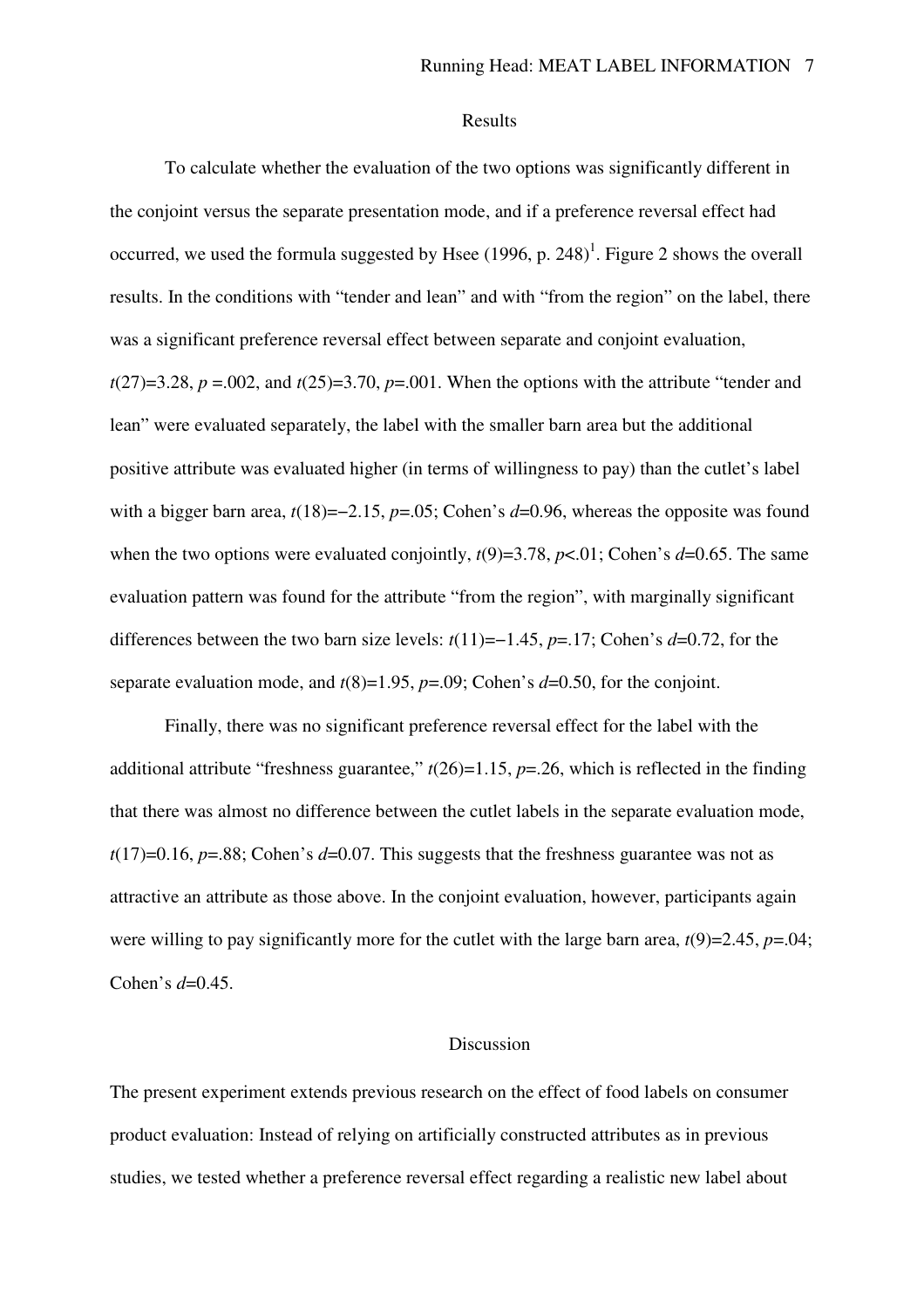animal husbandry conditions occurs in the context of an actual set of attributes determined by an environment analysis . We showed that the context influences whether additional information on animal keeping is transparent to the consumer, and therefore whether it can be taken into account when evaluating the product. We found a preference reversal effect for the situation of multiple labels, showing that transparency of information can be increased by providing an external comparison standard to facilitate consumers' evaluation of different product attributes. Other possible ways of increasing transparency that should be explored include providing a comparative scale for attributes of interest on each label directly, or displaying a qualitative indication of a product's attributes relative to its category (as for instance via a traffic light label symbol—Jones & Richardson, 2007), or creating an in-store list of all comparable products and their characteristics (Bettman et al., 1987).

Overall, participants' preference judgments were not affected by barn area when labels were presented separately. Participants even preferred the cutlet from pigs raised in a smaller barn area in the separate evaluation condition, when "from the region" and "tender and lean" were added to labels, indicating that both of these characteristics add additional value to the product. These findings also tell us that, "from the region" and "tender and lean" seem to be perceived as important evaluation factors when presented separately. This is in line with the findings of Savell and colleagues (1989), who reported that leanness was one of the predominant selection criteria for beef. Participants did take barn area into account, however, in the conjoint evaluation, resulting in a clear preference for cutlets from pigs raised under more animal friendly conditions in terms of space.

Our results suggest that to achieve transparent communication in the field of meat consumption and to enable consumers to make informed choices in line with their preferences it is necessary to provide relevant information in a way that can be easily interpreted by consumers. Specifically, if new information is added, such as barn area or other quantitative information including percentage of recommended daily amount of kcal or fat, a comparison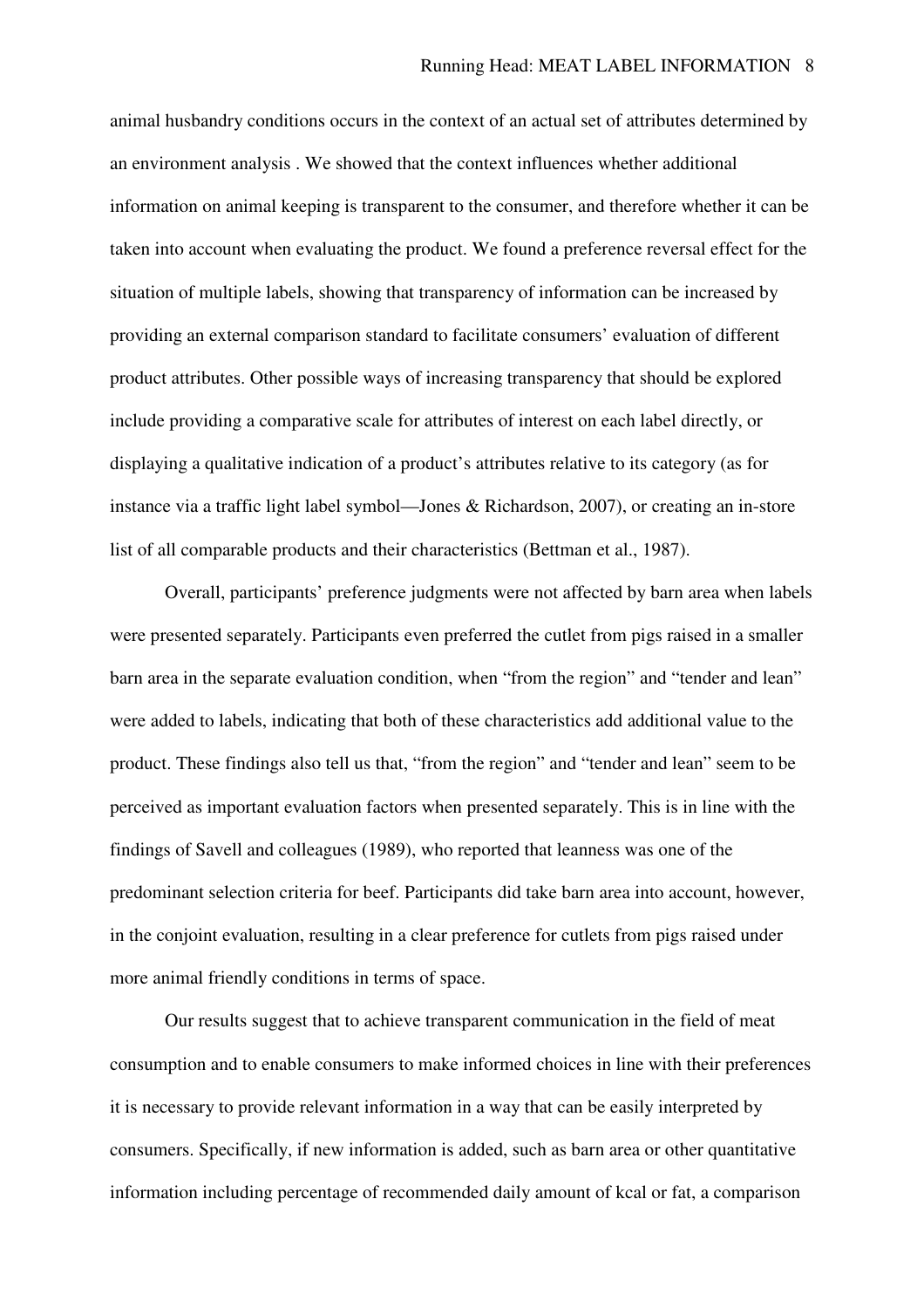standard or a qualitative comparison statement (e.g., traffic light symbol) should be provided to allow consumers to actually interpret this information. These considerations are especially relevant in light of recently implemented EU regulation emphasizing that nutrition and health claims on food will only be permitted if the average consumer can be expected to understand the beneficial effects (Leathwood, MacFie & van Trijp, 2007), as well as extensive research indicating that such understanding will be challenging to achieve (Leathwood, Richardson, Straeter, Todd, & van Trijp, 2007). Food manufacturers will need to develop representation formats that are immediately understood even when the product is presented in isolation.

Another interesting question that should be considered in future research is the effect that presentation of new information on a food label has on consumers' motivation to purchase a product. For example, if consumers were not previously motivated to buy pork cutlets from animals raised with a larger barn area because they were not aware of this issue, reading such a label (given its information is transparent) might influence their intention to consider this aspect for their food choice and eventually influence their decisions. Based on the stage of behavior change paradigm, label information could lead to a change in subjective risk or benefit perceptions of (previous) non-intenders, which could be the first step toward modifying purchase behavior (Lippke, Ziegelmann, & Schwarzer, 2005).

This work has some limitations: The sample size is rather small and despite considerable effect sizes, some of the results are only marginally significant. Given the sample size the results should be generalized cautiously and followed up with larger samples. Also, despite the usage of ecologically valid actual meat labels, future research has to test the effects in a real-life supermarket environment. Studies have shown that consumers pay at least some attention to labels (Higginson et al., 2002). However, the lab situation makes it more likely that participants pay attention to all information provided whereas they might ignore information in the supermarket situation. Additionally, willingness to pay more for animalfriendly husbandry may decrease when people actually have to pay for the cutlets out of their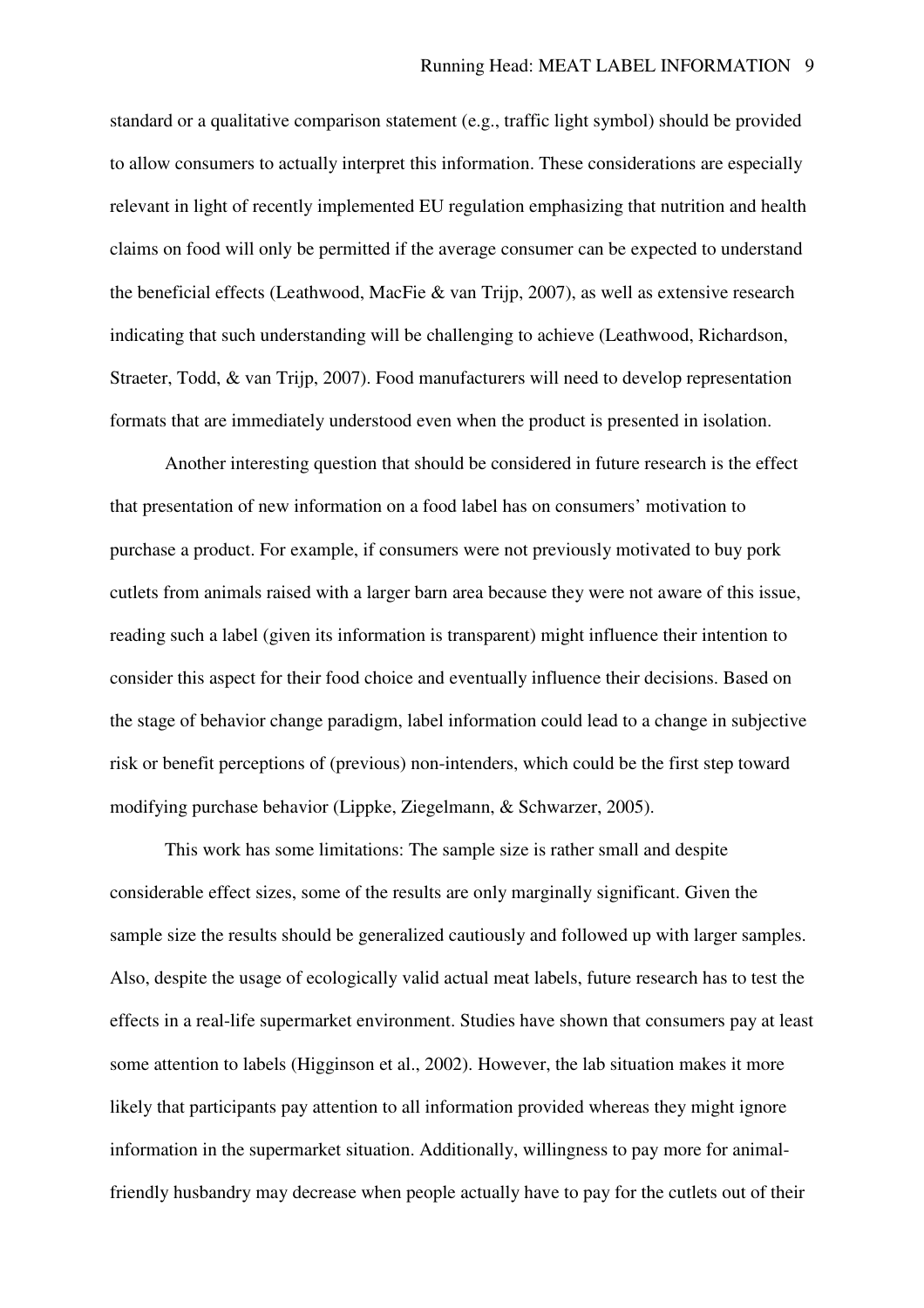own budget. Therefore, the preference reversal effect should be replicated in a real-life setting.

## *Conclusion*

Food labels could be a promising means to make the production chain of meat more transparent. The implication of our study is straightforward: Meat labels should be designed such that they provide an evaluation standard allowing consumers to draw informed conclusions from new quantitative information for which they do not have any previous judgment yardsticks . This research is likely to also have further application to other types of food labels, such as health claims (Leathwood, Richardson, Straeter, Todd, & van Trijp, 2007; Wansink, Sonka, & Hasler, 2004) and nutrition information.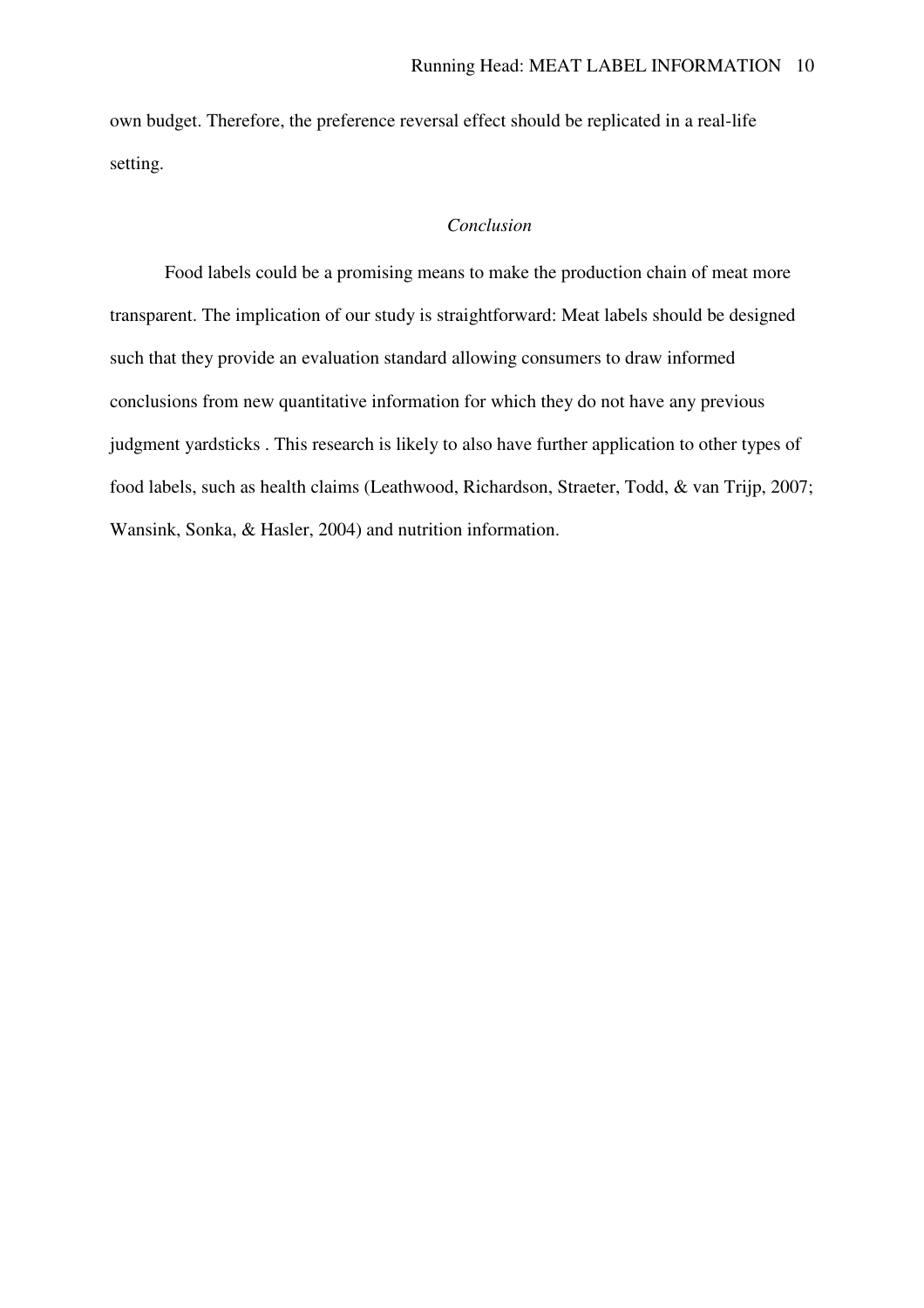### References

- Anderson, E. S., Winett, R. A., Bickley, P. G., Walberg-Rankin, J., Moore, J. F., Leahy, M., Harris, C. E., & Gerkin, R. E. (1997). The effects of a multimedia system in supermarkets to alter shoppers' food purchases. *Journal of Health Psychology, 2*, 209- 223.
- Bettman, J. R. (1979). An information processing theory of consumer choice. Reading, MA: Addison-Wesley.
- Berke, O., & Grosse Beilage, E. (2003). Spatial relative risk mapping of pseudorabiesseropositive pig herds in an animal-dense region. *Journal of Veterinary Medicine, Series B, 50,* 322–325.
- Bjørner, , T. B., Hansen, L. G., & Russell, C. S. (2004). Environmental labeling and consumers' choice—an empirical analysis of the effect of the Nordic Swan. *Journal of Environmental Economics and Management, 47*, 411-434.
- Bredahl, L. (2003). Cue utilization and quality perception with regard to branded beef. *Food Quality and Preference, 15*, 65-75.
- Harper, G. C., & Makatouni, A. (2002). Consumer perception of organic food production and farm animal welfare. *British Food Journal, 104*(3–5), 287-299.
- Higginson, C. S., Rayner, M. J., Draper, S., & Kirk, T. R. (2002). The nutrition label—which information is looked at? *Nutrition and Food Science, 32*(3), 92-99.
- Hsee, C. K. (1996). The evaluability hypothesis: An explanation for preference reversals between joint and separate evaluations of alternatives. *Organizational Behavior and Human Decision Processes, 67*(3), 247-257.
- Imkamp, H. (2000). The interest of consumers in ecological product information is growing evidence from two German surveys. *Journal of Consumer Policy, 23*, 193-202.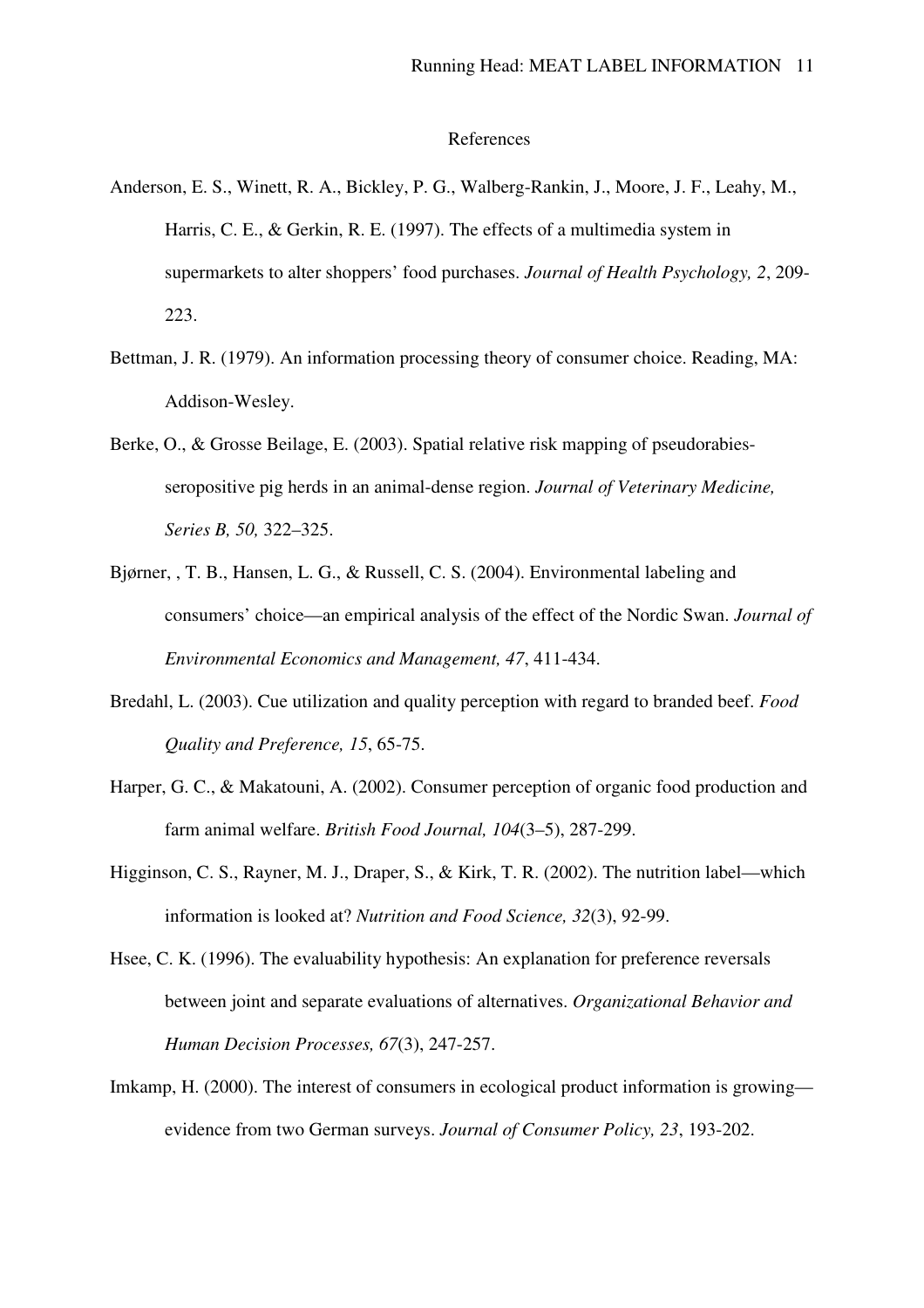- Johnson, J. G., & Busemeyer, J. R. (2005). A dynamic, stochastic, computational model of preference reversal phenomena*. Psychological Review, 112*, 841-861.
- Jones, G. & Richardson, M. (2007). An objective examination of consumer perception of nutrition information based on healthiness ratings and eye movements. *Public Health Nutrition, 10,* 238-244.
- Köhler, F., & Wildner, S. (1998). *Consumer concerns about animal welfare and the impact on food choice. A review of the German literature.* Review Report. University of Kiel, Germany. EU-Project CT98 3678.
- Leathwood, P. D., MacFie, H., & Trijp, H. C. M. van (2007). Consumer understanding of health claims. *ILSI Europe Report Series 2007*, 1-23.
- Leathwood, P. D., Richardson, D. P., Straeter, P., Todd, P. M., & Trijp, H. C. M. van. (2007). Consumer understanding of nutrition and health claims: Sources of evidence. *British Journal of Nutrition, 98,* 474-484.
- Levy, A., Mathews, O., Stephenson, M., Tenney, J., & Schucker, R. (1985). The impact of a nutrition information program on food purchases. *Journal of Public Policy and Marketing, 4*(1), 1-13.
- Lippke, S., Ziegelmann, J. P., & Schwarzer, R. (2005). Stage-specific adoption and maintenance of physical activity: Testing a three-stage model. *Psychology of Sport and Exercise, 6*, 585-603.
- Nestle, M. (2003). *Safe food. Bacteria, biotechnology and bioterrorism.* Berkeley, CA: University of California Press.
- Pollan, M. (2006). *The omnivore's dilemma*. New York: Penguin Press.
- Savell, J. W., Cross, H. R., Francis, J. J., Wise, J. W., Hale, D. S., Wilkes, D. L., & Smith, G. C. (1989). National consumer retail beef study: Interaction of trim level, price and grade on consumer acceptance of beef steaks and roasts*. Journal of Food Quality, 12*, 251-274.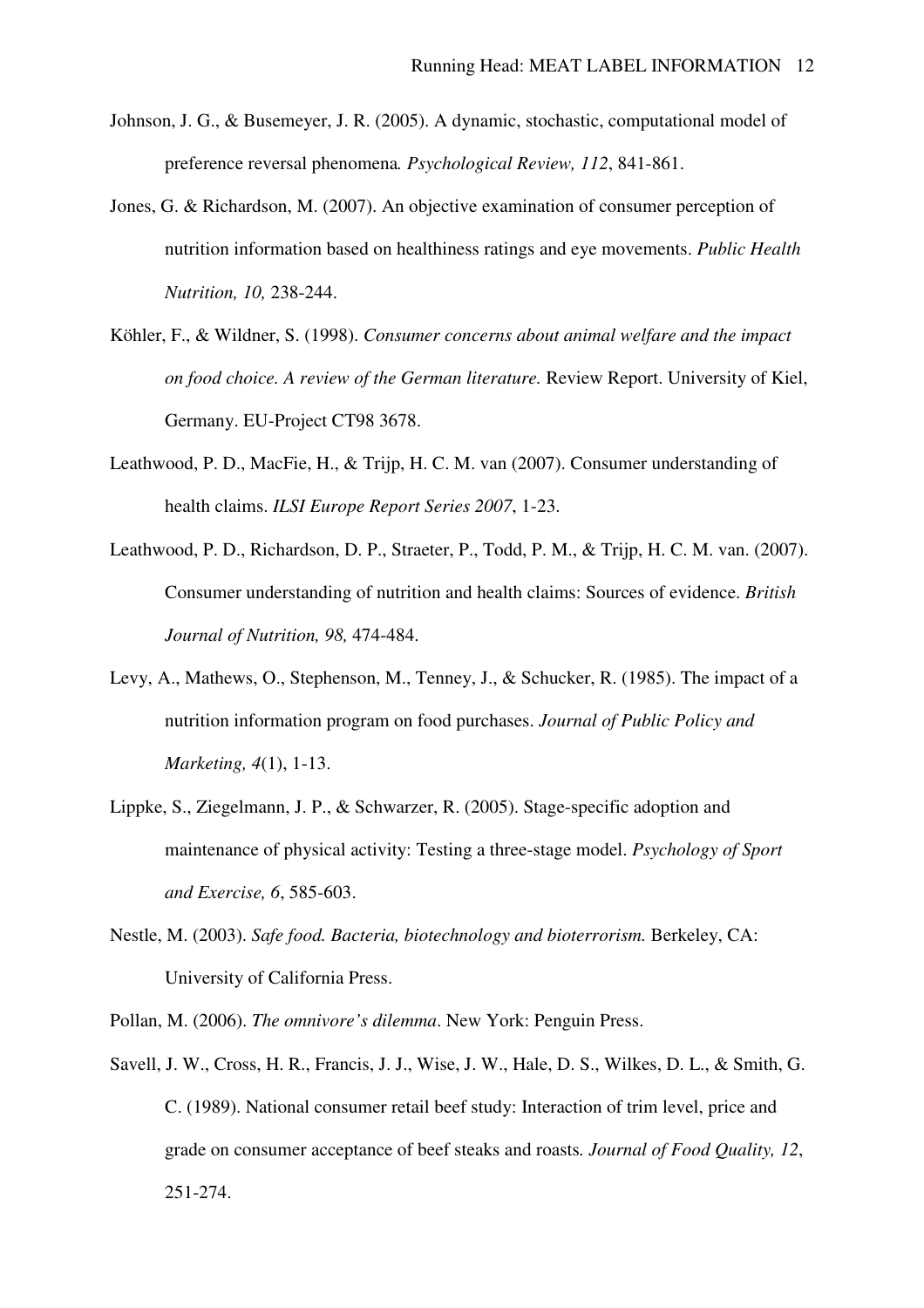Schwarzer, R. (1992). Self-efficacy in the adoption and maintenance of health behaviors: Theoretical approaches and a new model. In R. Schwarzer (Ed.), *Self-efficacy: Thought control of action* (pp. 217–243). Washington, DC: Hemisphere.

- Tanner, C. (2008). Context effects in environmental judgments: Assimilation and contrast effects in separate and joint evaluation mode. *Journal of Applied Social Psychology, 38,* 2759-2786.
- Taylor, D. M., Woodgate, S. L., & Atkinson, M. L. (1995). Inactivation of the bovine spongiform encephalopathy agent by rendering procedures. *The Veterinary Record, 137*, 605-610.
- Walker, P., Rhubart-Berg, P., McKenzie, S., Kelling, K., & Lawrence, R. S. (2005). Public health implications of meat production and consumption. *Public Health Nutrition, 8*(4), 348-356.
- Wansink, B., Sonka, S. T., & Hasler, C. M. (2004). Front-label health claims: When less is more. *Food Policy, 29*(6), 659-667.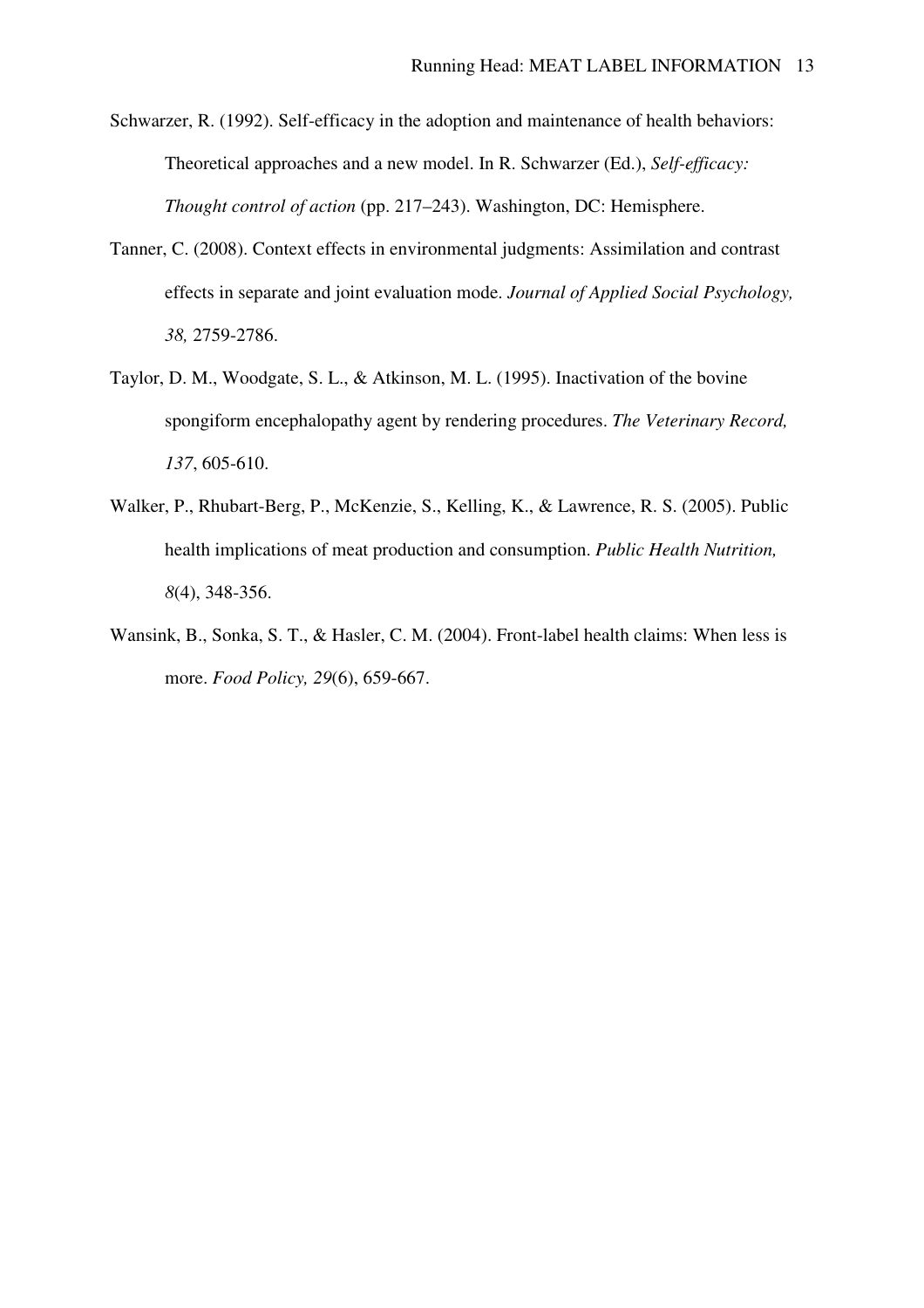## Author Note

The authors thank Thilo Bode and Matthias Wolfschmidt for their suggestions and feedback regarding the study design and material, Berit Hoerner, Linda Miesler, and Markus Wettstein for their help in the preparation and conduction of this study, as well as Mirta Galesic and Bettina von Helversen for their comments on a previous version of this manuscript.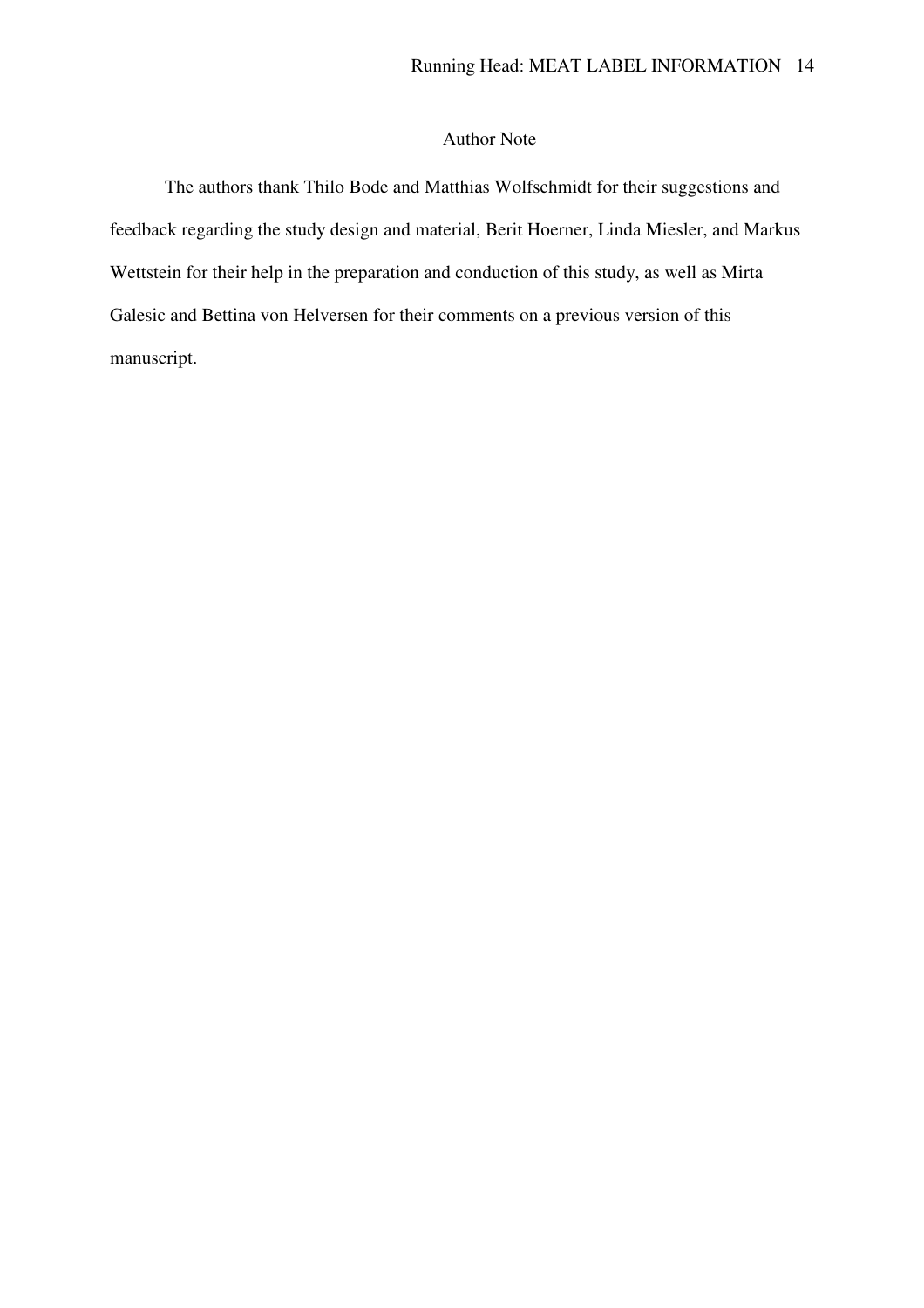# Footnote

 $M_1$  t=  $[(M_{J1} - M_{J2}) - (M_{S1} - M_{S2})]/[(S_J^2/N_J + S_I^2/N_I + S_2^2/N_2)]^{1/2}$ ; where  $M_{J1}$ ,  $M_{J2}$ ,  $M_{S1}$ , and  $M_{S2}$ are the means for Options 1 and 2 in conjoint (*j*) and separate (*s*) evaluation,  $S_1^2$ ,  $S_1^2$ , and  $S_2^2$ are the respective variances, and *N* is the number of participants per condition. Note that the separate evaluation is between subjects, the conjoint evaluation within subjects.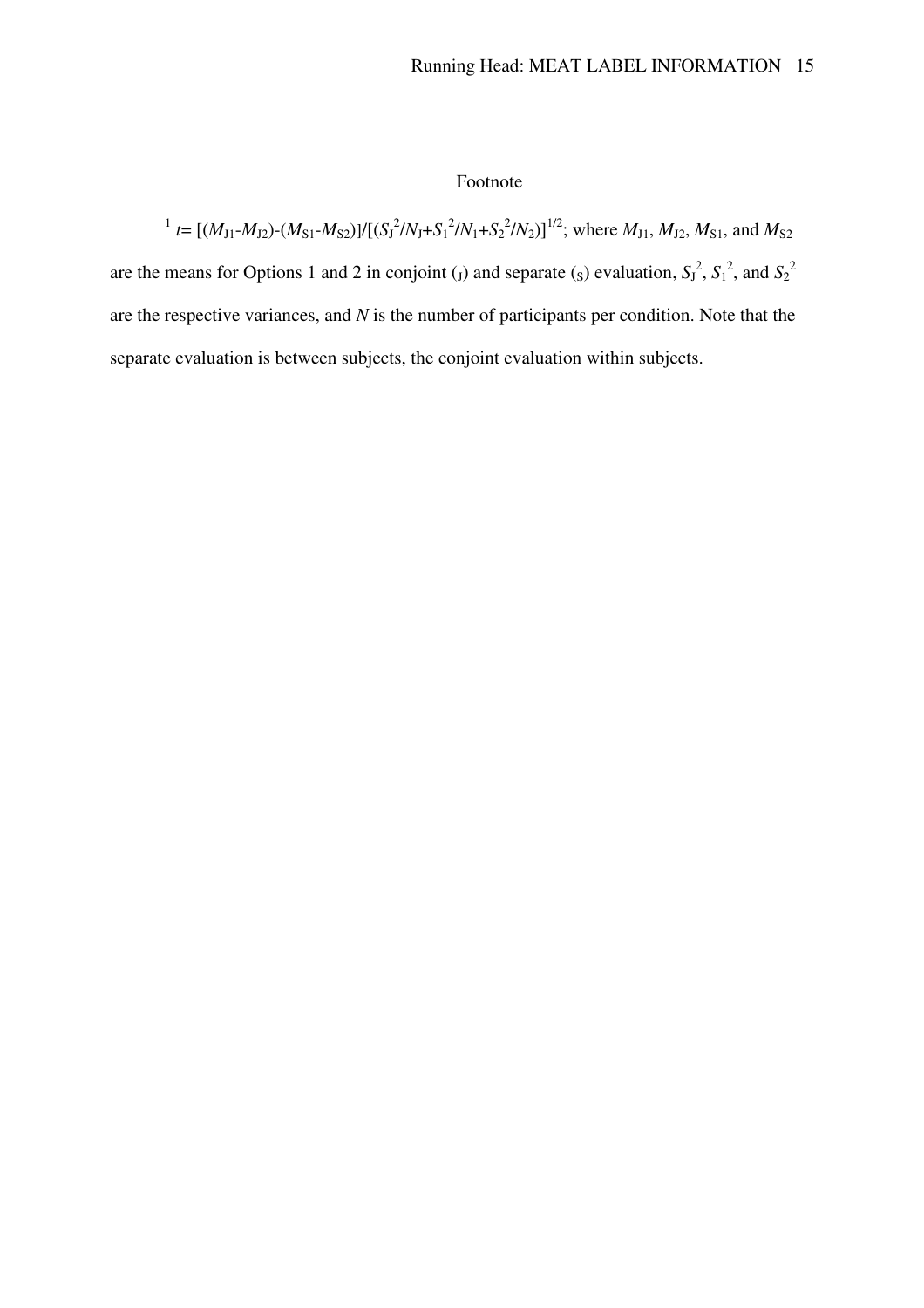# Figure Captions

## Figure 1.

Examples of screens shown in the experiment. Screen A and B were shown individually in the separate evaluation condition and simultaneously in the conjoint evaluation condition.

Figure 2.

Results. Shown on the left side are product evaluations in separate mode, on the right those from conjoint mode, for all three conditions. The white bars represent evaluations for the larger barn area; the grey bars those for the smaller area.